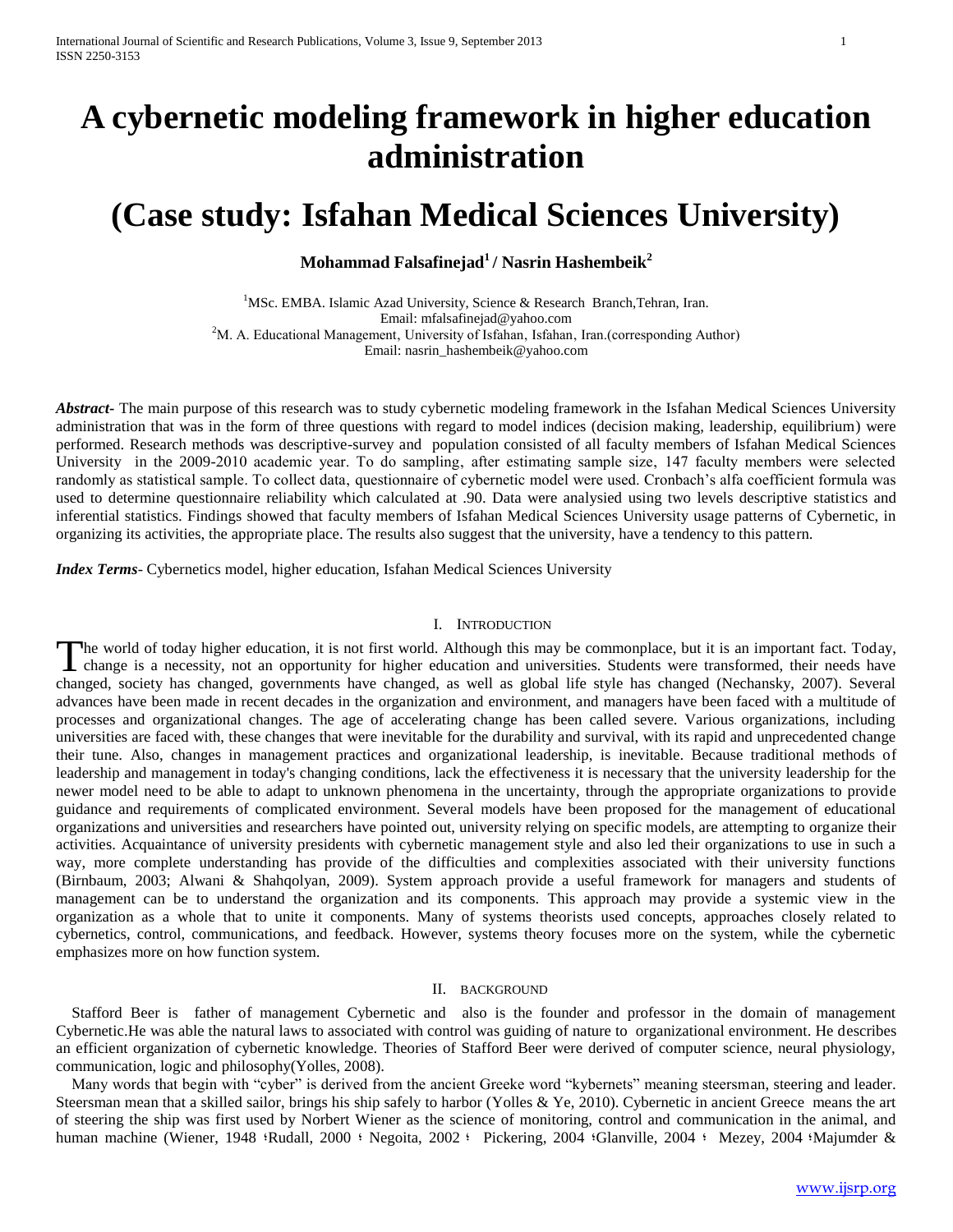Majumdar, 2004: Lutterer, 2005 : Nechansky, 2007: Scott, Shurvill, Maclean & Cong, 2007 : Sutherland, 2007: Yolles, 2008 : Trietsch, 2009؛ Rudall & Mann, 2009 ؛Peters, Britez & Bulut, 2009؛ Brier, 2010؛ Nechansky, 2010 ؛ Rios, 2010). Cybernetic word reminiscent of the concepts of information, communication and monitoring and sense of control and feedback loops that comprises its central core (Zouwen & Smit, 2003).

 In terms of scientific, Cybernetics knowledge speaks of self-regulated systems and is related with concepts of the Self-Regulating guidance and regulation. In this part, we that refere to Stafford Beer "Father of cybernetic in management" that is well-known founders and masters in the field of management cybernetic (Pickering, 2004; Yolles, 2008). He describes as cybernetic as "the efficient organization knowledge". So far several definitions of cybernetic in the field of theoretical and practical aspects are presented.

 Overall, Cybernetic is a young knowledge that of scientific based on common theoretical activities disciplines of sociology, biology, medical, physiology, economy, linguistics, psychology, logic, mathematics, engineering, control and information theory and automatic machines has occurred (Khajy, 2004 ؛ Sarnovsky, 2006 ؛ Peters, Britez & Bulut, 2009).

In this regard, we can use view Robert Birnbaum (1998) in the book "How work universities". He characterizes four assumed organization to display different patterns of management in university organization:

- a. Bureaucratic university (with rational structure and decision making)
- b. Collegiality university (based on equal division of power and values in society
- c. Political university (competition over power and resources)
- d. Anarchical university (series of autonomous actors)

 Birnbaum believes that these models are correct but incomplete, and Cybernetic University pattern as a combination of these patterns has the advantages compare to other models. (Toroghi Bydabady, 2005). In this model, the university as a system that functions is controlled by vertical feedback loops that creating and strengthening of the university structure and horizontal feedback loops that are at the root in the social system,. This model refers to features of the models which can organize activities for the university systems in the new age, to be used.

Cybernetic model has four main indices:

1) Decision making: The decision making characteristics in the Cybernetic pattern include in numerous resources of decision-making, making a gradual or stepwise, avoid impulsive action (hasty) and focus on a few new variables instead of spending great time to analyze the possible results ( Birnbaum, 2003, p. 196).

2) Leadership: Leadership Characteristics at Cybernetics University of are awareness into the change importance and dynamics and reform in the organization, recognition of the organization and its activities, Support of university activities, participation of other members in the leadership and management of university(Birnbaum, 2003, p. 217).

3) Equilibrium in the management: The purpose is balance conservation between organizational systems and attention to systems that has reduced of acceptable level and generation of restrictions for other systems that are threat involving everywhere (Birnbaum, 2003, p. 241).

### III. METHODOLOGY

 This study was descriptive survey. The study population included all faculty members Isfahan Medical Sciences University in 2009- 2010 academic year. To do sampling, after estimating sample size, 147 faculty members were selected randomly as statistical sample. Measuring instrument was a questionnaire-based study of Cybernetics background and scientific literature related to research. This questionnaire contained 25 questions and is with range five-item Likert scale. In order to determine its validity, content and face validity were used and were determine that this questionnaire possesses content and face validity and the questions were applicable to the subject and research purposes is approved by the experts. Formula for determining the reliability of the questionnaire was Cronbach's alfa that was estimated at .90. To analyze the data, the two-level descriptive statistics (frequencies, percentages, mean and standard deviation) and inferential statistics (t-test for univariate, multivariate analysis of variance and Levine test) was performed.

## IV. FINDINGS

**First question:** How university of Isfahan is using decision making item of cybernetic model in its affair?

Also, inferential analysis to determine the significant level of testing. "t" showed that obtained results average (3.24) was greater than (3) and it can be concluded that from viewpoint of members, decision making aspect of cybernetic model is used.

**Second question:** How university of Isfahan is using leadership item of cybernetic model in its affair?

Also, inferential analysis to determine the significant level of testing. "t" showed that obtained results average (3.35) was greater than (3) and it could be concluded that from the perspective Isfahan university administration by faculty members,leadership aspect of cybernetic model is used.

**Third question:** How university of Isfahan is using equilibrium item of cybernetic model in its affair?

Also, obtained results average of (3.38) was greater than(3) and it could be concluded, that from the perspective of faculty members, of equilibrium aspect of cybernetic model in Isfahan university administration is used.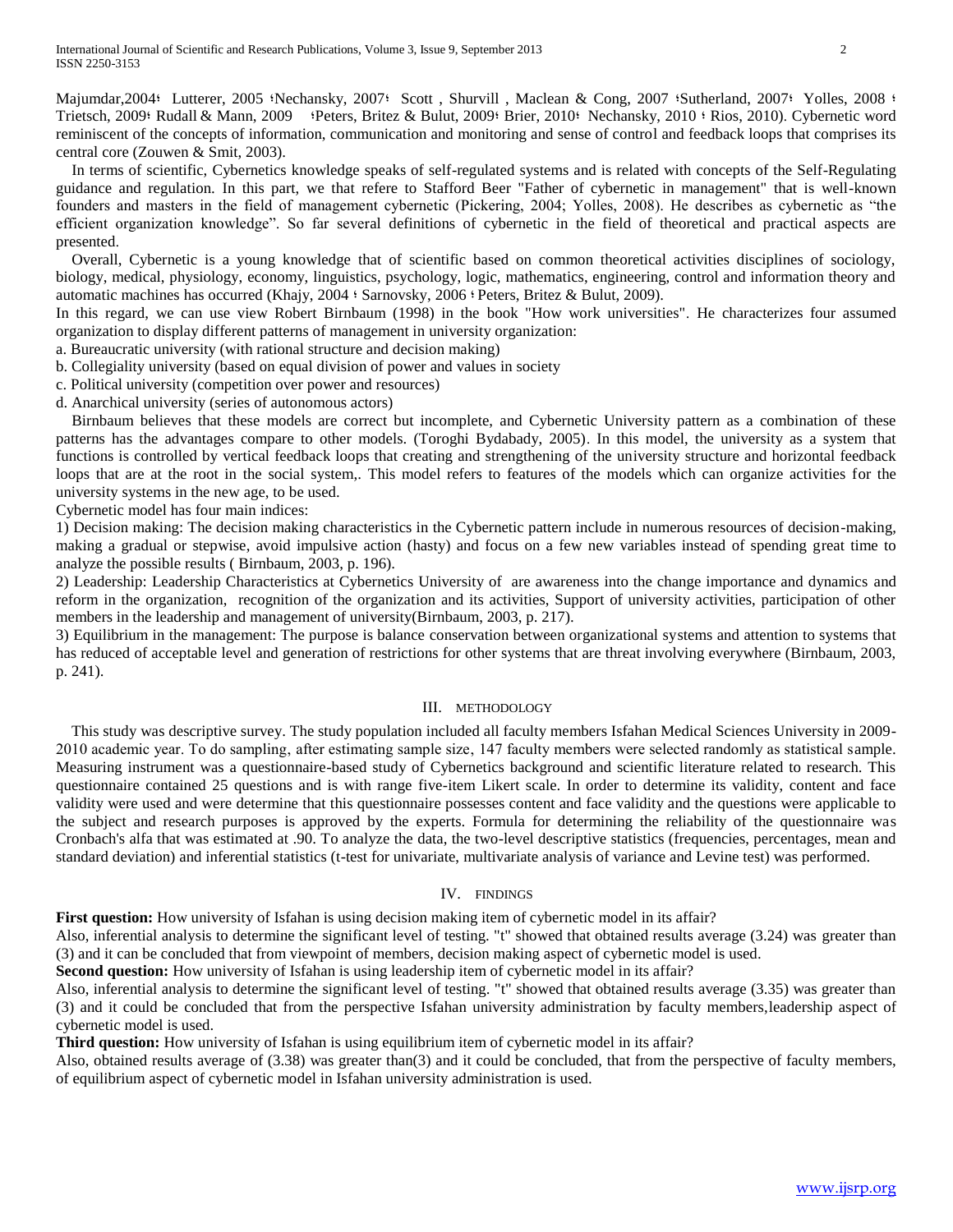| The research questions               | The average level | The<br>average | <b>SD</b> |      | Significant level |
|--------------------------------------|-------------------|----------------|-----------|------|-------------------|
| The first question (decision making) | 3                 | 3.24           | 0.81      | 5.55 | 0.001             |
| The second question (Leadership)     | 3                 | 3.35           | 0.82      | 7.90 | 0.001             |
| The Third question (equilibrium)     | 3                 | 3.38           | 0.81      | 8.47 | 0.001             |

### **Table 1: Test results t, amount average use of cybernetic model indices in the Isfahan Medical Sciences University administration from the perspective of faculty members**

## V. CONCLUSION

 Results concerning the implementation of Cybernetic model aspects at Isfahan Medical Sciences University administration showed that based on view point the faculty members, the model of Cybernetic at the University is present. The results of decision making based on the model of Cybernetics at Isfahan Medical Sciences University showed the status of faculty members in decision making is appropriate. In the other words, items such as decisions based on a predetermined process, to determine the necessary measures to deal with environmental challenges, to gather information before making decision, managers make decisions independently, clear decision making, immediate solving problems in the sub-units, numerous sources and references at decision making. Decision making is one of the most important management practices. Yolles  $& Ye$  (2010) argue that group decision-making in the cybernetic systems is an intelligent factor in solving problems. Findings of the present research findings is coordinate to Bazrafshan Moghaddam (2006) findings because in the aforesaid research was also reported that Ferdowsi University of Mashhad in the decision making component is consistent with the pattern of Cybernetic.

 The results of the status leadership indice based on the model of Cybernetics at the Isfahan Medical Sciences University indicates that these components are implemented in university based on the pattern of cybernetic. In other words, items such recognition manager of university activities, Support of scholarship and quality research, manage the activities of work unit, Intelligent interventions to address existing problems in current operations, led to processes that the release of information in the university.

 The results of the equilibrium in the management of status based on models of cybernetic at the University of Isfahan indicates that the balance in university based on cybernetic system. In other words, from the perspective of faculty members in cases such as the managers advocating of the bureaucratic, political, collegiality elements, being appendix president to the complex network of universities, the growing restrictions on some units that are extreme, being aware university president the variability of the University, to strengthen activities in areas where there is no acceptable level of support and commitment to shared values and interests of minority groups in the university. The in the equilibrium management of properties and the subject of Cybernetics Systems. Rios(2010) has also been reported.

#### **REFERENCES**

- [1] Alwani, M.;& Shahqolyan, K. (2009). Dynamics application management system business processes. The first conference of executive management. (In Persian)
- [2] Bazrafshan Moghaddam, M. (2006). Assessment model used in the management of universities Cybernetics (about: Ferdowsi University of Mashhad). Ph.D. thesis educational administration, Shahid Behest University in Tehran. (In Persian)
- [3] Birnbaum, R. (1998). How'm I Doin? How college presidents assess their effectiveness. Paper presented at annual meeting of the American Educational Research Assocation.
- [4] Birnbaum, R. (2003). How universities work: scientific organization and its leadership from the perspective of cybernetics. Translation: Hamid Reza Arasteh. Tehran: Institute for Publishing Research and Higher Education. (In Persian)
- [5] Brier, Soren. (2010). Cybersemiotics : An evolutionary world view going beyond entropy and information into the question of meaning. Journal Entropy, 12, 8, pp. 1902-1920
- [6] Glanville, R. (2004). The purpose of second-order cybernetics. Journal Kybernetes, 33, 9 (10), 1379-1386.
- [7] Khajy, H. (2004). Cybernetics leadership. Proceedings of Second International Management Conference. pp. 258-246 (In Persian).
- [8] Lutterer, W. (2005). Systems the social aspects of cybernetics. Journal Kybernetes, 30, 9 (10), 496-507.
- [9] Mezey, G. (2004). The cybernetic paradigm. Retrieved from http://www. armyacademy. ro/reviste/2 2004/r16. pdf.
- [10] Majumder, D. & Majumdar, K. (2004). Complexity analysis, uncertainty management and fuzzy dynamical systems a cybernetic approach. Journal Kybernetes, 33, 7, 1143-1148.
- [11] Nechansky, H. (2007). Elements of a cybernetic epistemology. Journal Kybernetes, 36, 2, 157-174.
- [12] Nechansky, H. (2010). Elements of a cybernetic epistemology: preprogrammed adaptive systems. Journal Kybernetes, 39, 1, pp. 55-71.
- [13] Negoita, C. V. (2002). Postmodernism, cybernetics and fuzzy set theory. Journal Kybernetes, 31, 7 (8), 1043-1049.
- [14] Pickering, A. (2004). The science of the unkwable: Stafford Beer's cybernetic informatic. Journal Kybernetes, 33, 3 (4), 499-521.
- [15] Peters, M. A., Britez, R. & Bulut, E. (2009). Cybernetic capitalism informationalism and dognitive labor. Geopolitics, History and International Relations, 1, 2, pp. 11-40.
- [16] Rios, J. P. (2010). Models of organizational cybernetics for diagnosis and design. Journal Kybernetes, 39, 9(10), pp. 1529-1550.